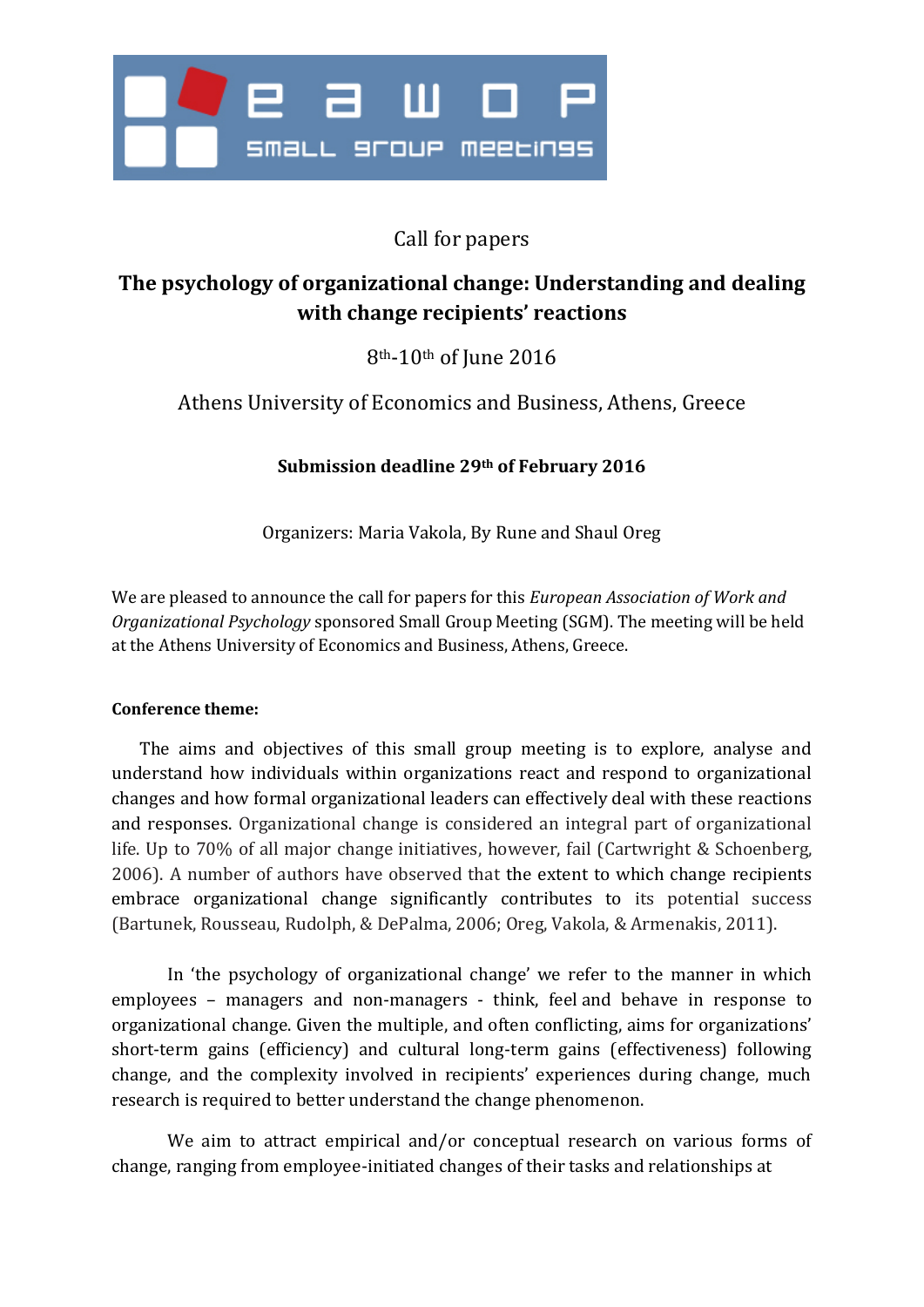# е а ш SMaLL 9FOUP MEELIN9S

work to organization-initiated large scale changes such as restructuring or cultural changes. This broad variety in types of change will allow us to investigate at greater depth change recipients reactions' to change, the antecedents of these reactions, the underlying change processes and the organizational consequences and practices that follow change. More specifically, this SGM focuses on the following themes:

- **Individuals' and teams' reactions and responses to change**: we aim to examine how specific antecedents are linked with the response to change and how these responses are manifested at the individual and/or team level.
- **Leadership and organizational practices**: how change leaders and managers deal with change recipients' positive, negative, or ambivalent responses and how consequences of these reactions impact various outcomes at the individual, work and organizational levels.

## **Expected outcomes and contribution of this SGM**

This SGM will present an opportunity for change management researchers to share their findings and discuss them with members of their academic community, improve research and consider the practical application of findings. The anticipated outcomes of this SGM are:

- A better understanding of change recipients' reactions across levels of study and types of change
- An agenda for future research to advance both theory and practice on the psychology of change
- Extending and strengthening the network of change researchers, as a means for addressing unresolved theoretical and methodological issues
- An opportunity to develop papers for submission to special issues of EJWOP and JCM and to plan a symposium for EAWOP bi-annual conference

## **Meeting format, location and date**

The format of this small group meeting (20-25 participants) is designed to foster in-depth discussions, constructive feedback and research collaboration. Each paper will be presented to the entire group of participants. Twelve presentations will be invited from prominent researchers in the area of psychology of change and change management. The meeting will run over two and a half days, between the 8<sup>th</sup> and 10<sup>th</sup> of June 2016. The meeting venue will be at the Athens University of Economics and Business (AUEB), Athens, Greece. The meeting will be held either at the premises of the university, which is located at the centre of Athens, or at a nearby hotel. The remaining